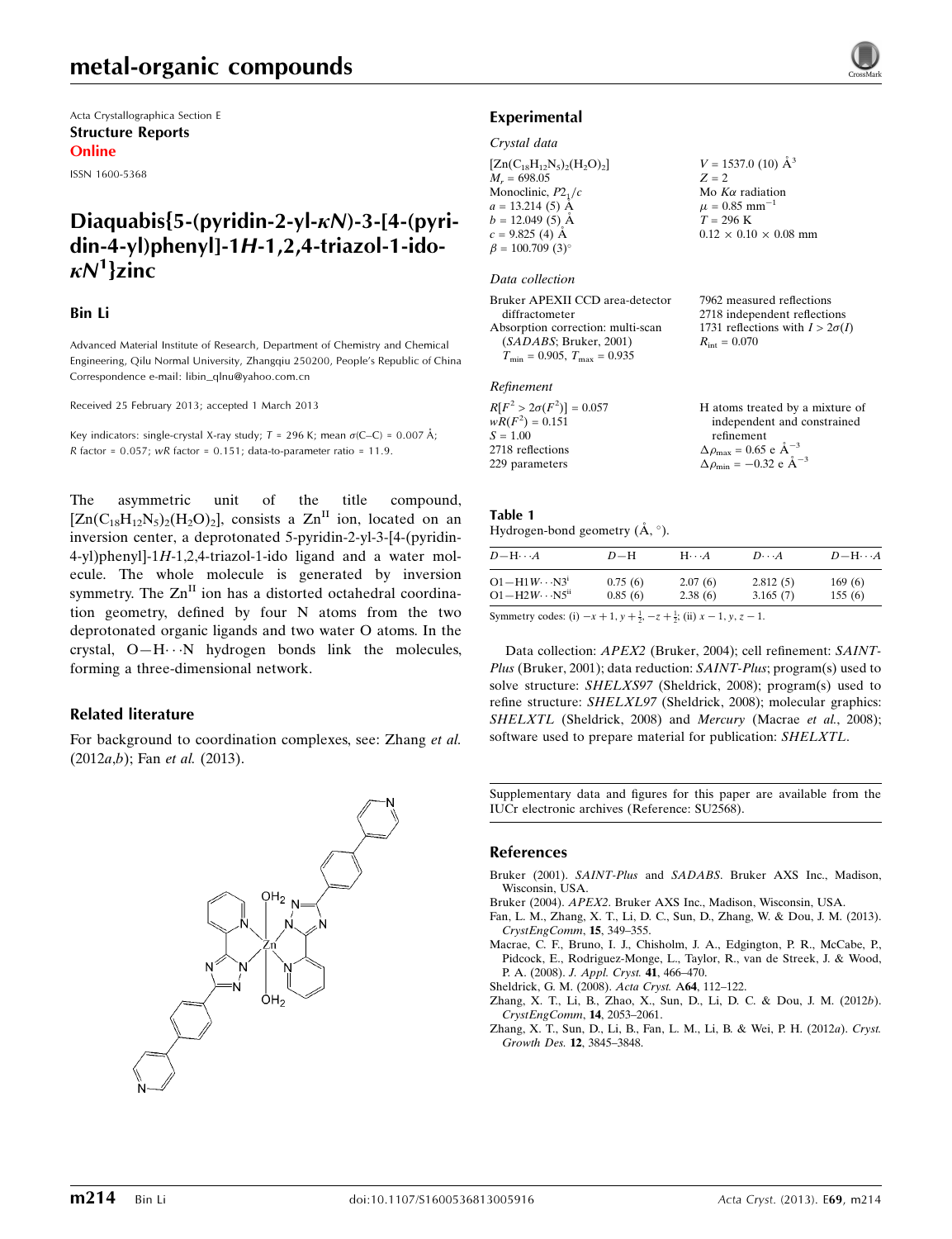# **supporting information**

*Acta Cryst.* (2013). E**69**, m214 [doi:10.1107/S1600536813005916]

# **Diaquabis{5-(pyridin-2-yl-***κN***)-3-[4-(pyridin-4-yl)phenyl]-1***H***-1,2,4-triazol-1-ido***κN***<sup>1</sup> }zinc**

# **Bin Li**

# **S1. Comment**

The design and synthesis of coordination complexes has attracted upsurging research interest not only because of their appealing structural and topological novelty but also owing to their potential applications in gas storage, microelectronics, ion exchange, chemical separations, nonlinear optics and heterogeneous catalysis. Here, we report on the complex formed by a solvothermal reaction of 2-(3-(4-(pyridin-4- yl)phenyl)-1H-1,2,4-triazol-5-yl)pyridine with zinc(II) acetate.

The title compound, Fig. 1, possesses inversion symmetry, and consists of a zinc atom (located on the inversion center) coordinated to two symmetry related deprotonated 2-(3-(4-(pyridin-4- yl)phenyl)-1H-1,2,4-triazol-5-yl)pyridine ligands and two water molecules. The zinc atom, Zn1, has a distorted ZnN4O2 octahedral coordination geometry; completed by four N atoms of the ligand and two O atoms from the two water molecules. The Zn1—O1 distance is 2.301 (4) Å, and the Zn—N distances varying from 2.048 (3) - 2.134 (3) Å.

In the crystal, O-H···N hydrogen bonds link the molecules forming a three-dimensional network (Fig. 2 and Table 1).

# **S2. Experimental**

A mixture of 2-(3-(4-(pyridin-4- yl)phenyl)-1H-1,2,4-triazol-5-yl)pyridine (0.20 mmol, 0.060 g), zinc acetate dihydrate  $(0.20 \text{ mmol}, 0.044 \text{ g})$  and NaOH  $(0.20 \text{ mmol}, 0.008 \text{ g})$  in 12 mL H<sub>2</sub>O was placed in a Teflon-lined stainless steel vessel and heated to 443 K for 3 days, followed by slow cooling (a descent rate of 10 K/h) to room temperature. Colourless block-like crystals suitable for X-ray diffraction analysis were obtained. Anal. Calc. for  $C_{36}H_{28}ZnN_{10}O_2$ : C 61.94, H 4.04, N 20.06%; Found: C 61.89, H 4.01, N 19.97%.

# **S3. Refinement**

The C-bound H atoms were included in calculated positions refined using a riding model: C—H = 0.93 Å with  $U_{\text{iso}}$  = 1.2*U*eq(C). The water H atoms were located in difference electron density maps and refined with distance restraints: O—H  $= 0.83$  (2) Å and  $U_{\text{iso}}$ (H) fixed at 0.80 Å<sup>2</sup>.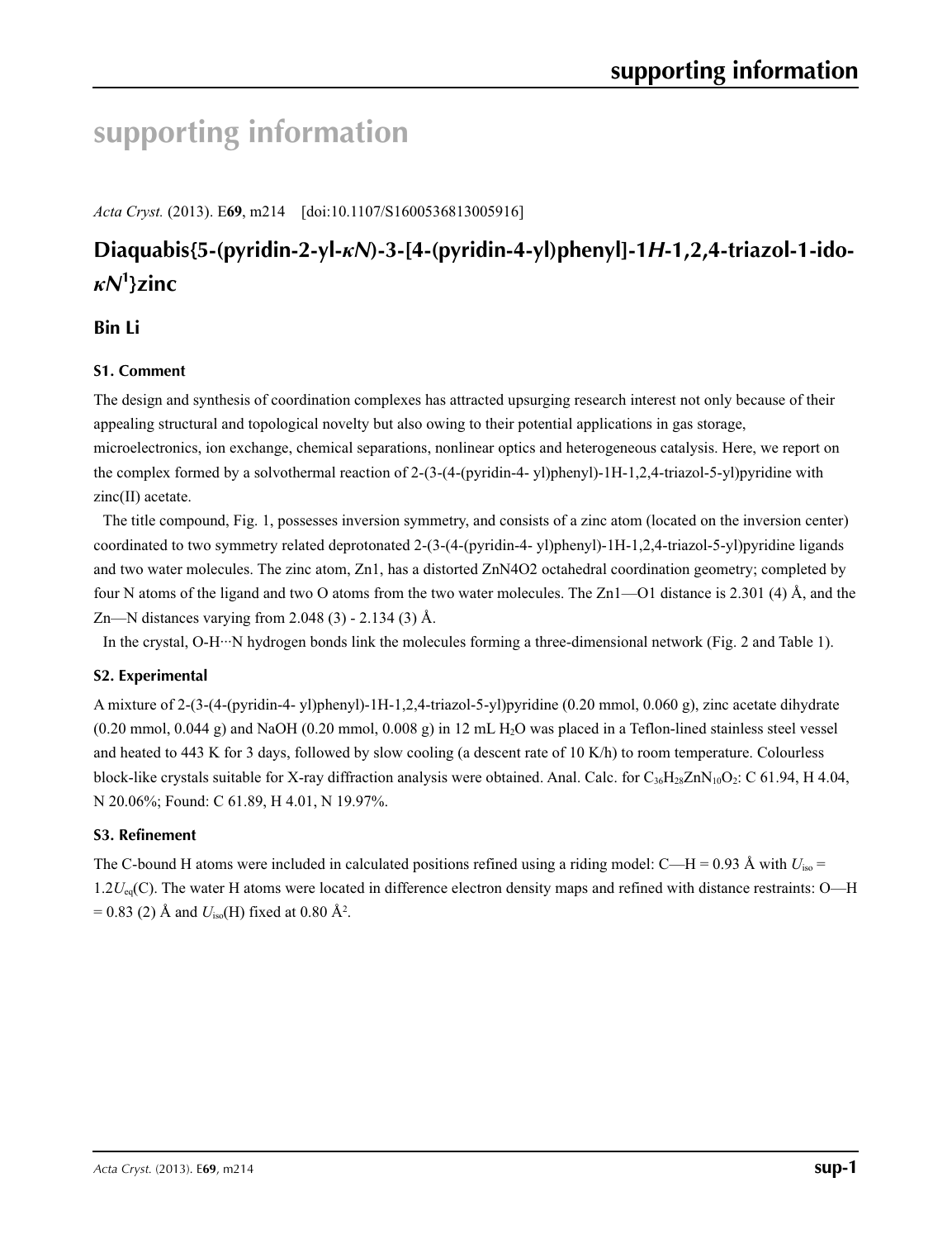

# **Figure 1**

The molecular structure of the title compound, with the atom-labelling. Displacement ellipsoids are drawn at the 30% probability level.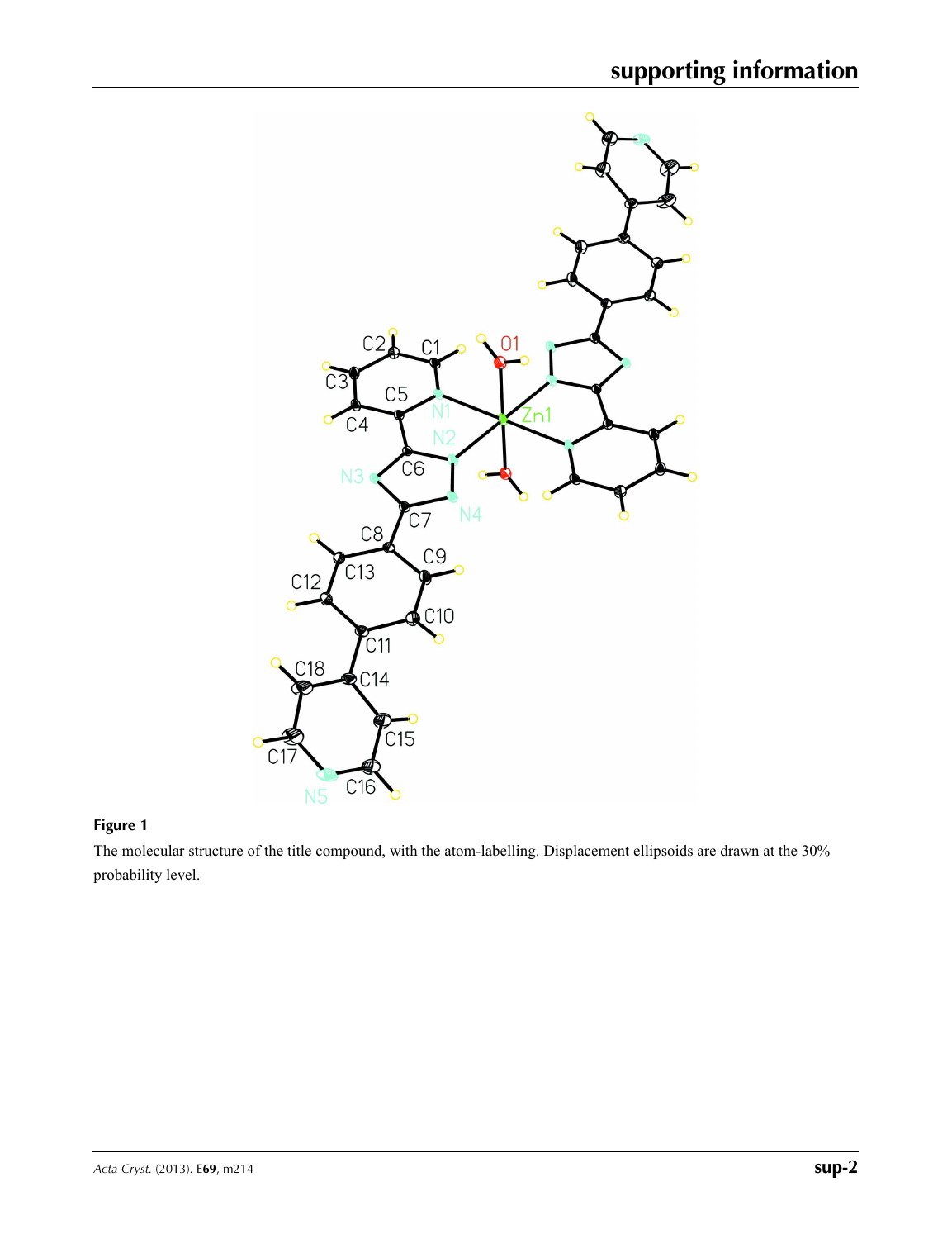

# **Figure 2**

The crystal packing of the title compound viewed along the b axis. Hydrogen bonds are shown as dashed cyan lines (see Table 1 for details; C-bound H atoms have been omitted for clarity).

# **Diaquabis{5-(pyridin-2-yl-***κN***)-3-[4-(pyridin-4-yl)phenyl]-1***H***-1,2,4-triazol-1-ido-***κN***<sup>1</sup> }zinc**

| Crystal data                                                                                                                                                                                                                                               |                                                                                                                                                                                                                                                                                            |
|------------------------------------------------------------------------------------------------------------------------------------------------------------------------------------------------------------------------------------------------------------|--------------------------------------------------------------------------------------------------------------------------------------------------------------------------------------------------------------------------------------------------------------------------------------------|
| $[Zn(C_{18}H_{12}N_5)_2(H_2O)_2]$<br>$M_r = 698.05$<br>Monoclinic, $P2_1/c$<br>Hall symbol: -P 2ybc<br>$a = 13.214(5)$ Å<br>$b = 12.049(5)$ Å<br>$c = 9.825$ (4) Å<br>$\beta$ = 100.709 (3) <sup>o</sup><br>$V = 1537.0$ (10) Å <sup>3</sup><br>$Z = 2$    | $F(000) = 720$<br>$D_x = 1.508$ Mg m <sup>-3</sup><br>Mo Ka radiation, $\lambda = 0.71073$ Å<br>Cell parameters from 985 reflections<br>$\theta$ = 2.3–20.2°<br>$\mu$ = 0.85 mm <sup>-1</sup><br>$T = 296 \text{ K}$<br>Block, colorless<br>$0.12 \times 0.10 \times 0.08$ mm              |
| Data collection                                                                                                                                                                                                                                            |                                                                                                                                                                                                                                                                                            |
| Bruker APEXII CCD area-detector<br>diffractometer<br>Radiation source: fine-focus sealed tube<br>Graphite monochromator<br>phi and $\omega$ scans<br>Absorption correction: multi-scan<br>(SADABS; Bruker, 2001)<br>$T_{\min}$ = 0.905, $T_{\max}$ = 0.935 | 7962 measured reflections<br>2718 independent reflections<br>1731 reflections with $I > 2\sigma(I)$<br>$R_{\rm int} = 0.070$<br>$\theta_{\text{max}} = 25.0^{\circ}, \theta_{\text{min}} = 2.3^{\circ}$<br>$h = -15 \rightarrow 14$<br>$k = -14 \rightarrow 14$<br>$l = -11 \rightarrow 9$ |
| Refinement                                                                                                                                                                                                                                                 |                                                                                                                                                                                                                                                                                            |
| Refinement on $F^2$<br>Least-squares matrix: full<br>$R[F^2 > 2\sigma(F^2)] = 0.057$<br>$wR(F^2) = 0.151$<br>$S = 1.00$<br>2718 reflections<br>229 parameters<br>0 restraints                                                                              | Primary atom site location: structure-invariant<br>direct methods<br>Secondary atom site location: difference Fourie<br>map<br>Hydrogen site location: inferred from<br>neighbouring sites<br>H atoms treated by a mixture of independent<br>and constrained refinement                    |
|                                                                                                                                                                                                                                                            |                                                                                                                                                                                                                                                                                            |

Fourier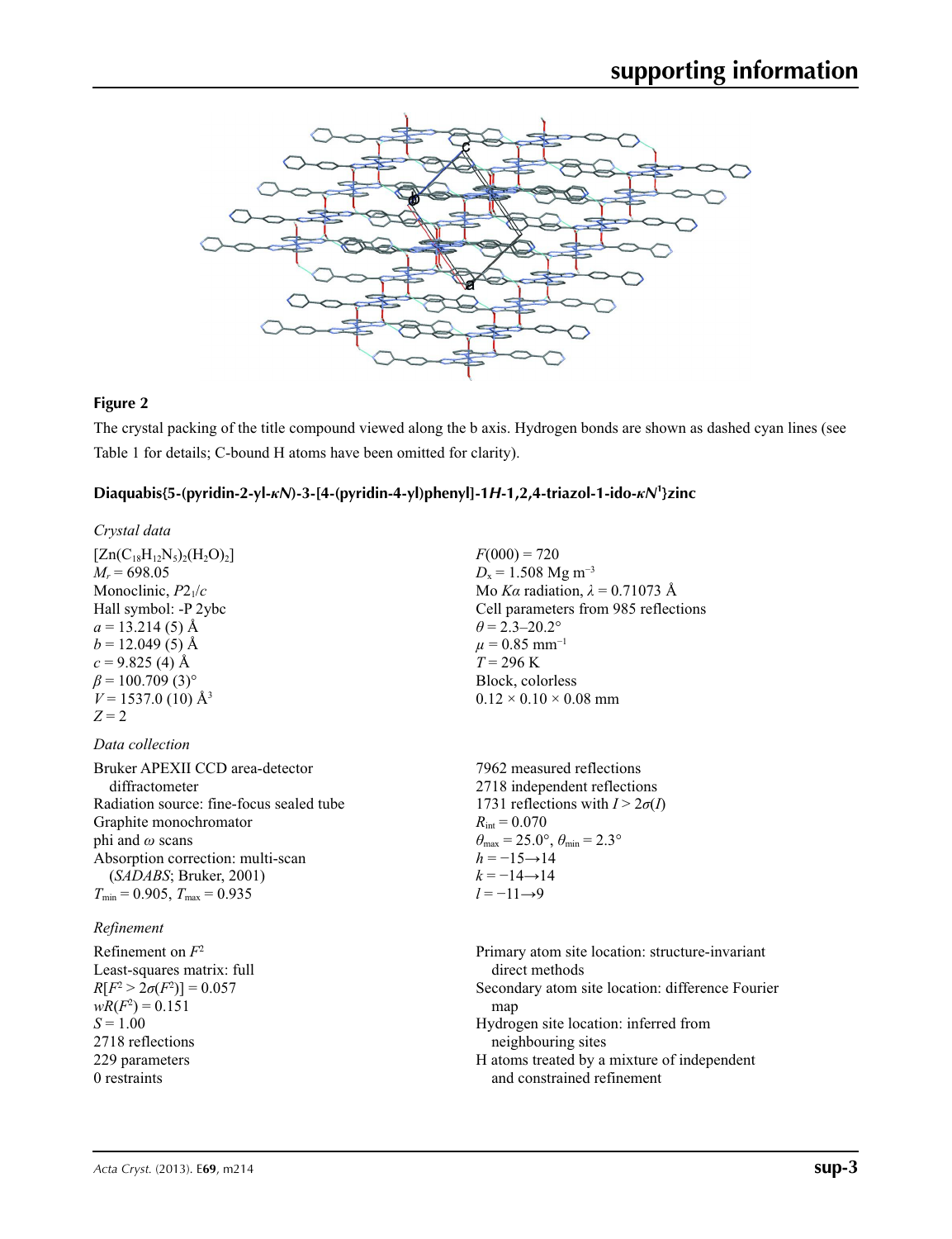$w = 1/[\sigma^2 (F_o^2) + (0.035P)^2 + 1.3183P]$ where  $P = (F_o^2 + 2F_c^2)/3$  $(\Delta/\sigma)_{\text{max}} = 0.001$ Δ*ρ*max = 0.65 e Å−3 Δ*ρ*min = −0.32 e Å−3

### *Special details*

**Geometry**. All esds (except the esd in the dihedral angle between two l.s. planes) are estimated using the full covariance matrix. The cell esds are taken into account individually in the estimation of esds in distances, angles and torsion angles; correlations between esds in cell parameters are only used when they are defined by crystal symmetry. An approximate (isotropic) treatment of cell esds is used for estimating esds involving l.s. planes.

**Refinement**. Refinement of  $F^2$  against ALL reflections. The weighted R-factor wR and goodness of fit S are based on  $F^2$ , conventional R-factors R are based on F, with F set to zero for negative  $F^2$ . The threshold expression of  $F^2 > 2 \text{sigma}(F^2)$  is used only for calculating R-factors(gt) etc. and is not relevant to the choice of reflections for refinement. R-factors based on  $F<sup>2</sup>$  are statistically about twice as large as those based on F, and R- factors based on ALL data will be even larger.

| Fractional atomic coordinates and isotropic or equivalent isotropic displacement parameters $(\AA^2)$ |  |  |  |
|-------------------------------------------------------------------------------------------------------|--|--|--|
|                                                                                                       |  |  |  |

|                | $\boldsymbol{x}$ | у         | $\boldsymbol{Z}$ | $U_{\rm iso}*/U_{\rm eq}$ |  |
|----------------|------------------|-----------|------------------|---------------------------|--|
| C1             | 0.3744(3)        | 0.7926(3) | $-0.1269(4)$     | 0.0397(11)                |  |
| H1             | 0.3415           | 0.8410    | $-0.1946$        | $0.048*$                  |  |
| C2             | 0.3495(4)        | 0.6829(4) | $-0.1378(5)$     | 0.0444(12)                |  |
| H2             | 0.3016           | 0.6568    | $-0.2124$        | $0.053*$                  |  |
| C <sub>3</sub> | 0.3963(4)        | 0.6118(4) | $-0.0371(5)$     | 0.0474(13)                |  |
| H <sub>3</sub> | 0.3800           | 0.5366    | $-0.0424$        | $0.057*$                  |  |
| C4             | 0.4679(4)        | 0.6519(3) | 0.0729(5)        | 0.0412(11)                |  |
| H <sub>4</sub> | 0.5001           | 0.6047    | 0.1426           | $0.049*$                  |  |
| C <sub>5</sub> | 0.4902(3)        | 0.7630(3) | 0.0761(4)        | 0.0317(10)                |  |
| C6             | 0.5671(3)        | 0.8172(3) | 0.1839(4)        | 0.0308(10)                |  |
| C7             | 0.6829(3)        | 0.8610(3) | 0.3510(4)        | 0.0360(10)                |  |
| $\rm{C}8$      | 0.7641(3)        | 0.8613(4) | 0.4753(4)        | 0.0373(11)                |  |
| C9             | 0.8225(4)        | 0.9560(4) | 0.5076(5)        | 0.0619(16)                |  |
| H9             | 0.8083           | 1.0183    | 0.4514           | $0.074*$                  |  |
| C10            | 0.9010(4)        | 0.9603(4) | 0.6208(6)        | 0.0636(16)                |  |
| H10            | 0.9395           | 1.0250    | 0.6386           | $0.076*$                  |  |
| C11            | 0.9241(4)        | 0.8705(4) | 0.7089(5)        | 0.0459(12)                |  |
| C12            | 0.8626(4)        | 0.7784(4) | 0.6780(5)        | 0.0540(14)                |  |
| H12            | 0.8747           | 0.7172    | 0.7364           | $0.065*$                  |  |
| C13            | 0.7839(4)        | 0.7727(4) | 0.5648(5)        | 0.0468(12)                |  |
| H13            | 0.7440           | 0.7088    | 0.5487           | $0.056*$                  |  |
| C14            | 1.0114(4)        | 0.8769(4) | 0.8265(5)        | 0.0523(13)                |  |
| C15            | 1.0930(5)        | 0.9456(6) | 0.8211(7)        | 0.091(2)                  |  |
| H15            | 1.0946           | 0.9868    | 0.7415           | $0.109*$                  |  |
| C16            | 1.1734(5)        | 0.9543(6) | 0.9339(8)        | 0.091(2)                  |  |
| H16            | 1.2270           | 1.0026    | 0.9262           | $0.109*$                  |  |
| C17            | 1.1083(6)        | 0.8258(8) | 1.0459(7)        | 0.123(3)                  |  |
| H17            | 1.1144           | 0.7771    | 1.1204           | $0.148*$                  |  |
| C18            | 1.0230(5)        | 0.8124(7) | 0.9395(7)        | 0.112(3)                  |  |
| H18            | 0.9739           | 0.7586    | 0.9472           | $0.134*$                  |  |
| N1             | 0.4441(3)        | 0.8336(3) | $-0.0228(3)$     | 0.0349(9)                 |  |
| $\mathbf{N2}$  | 0.5866(3)        | 0.9241(3) | 0.1689(4)        | 0.0390(9)                 |  |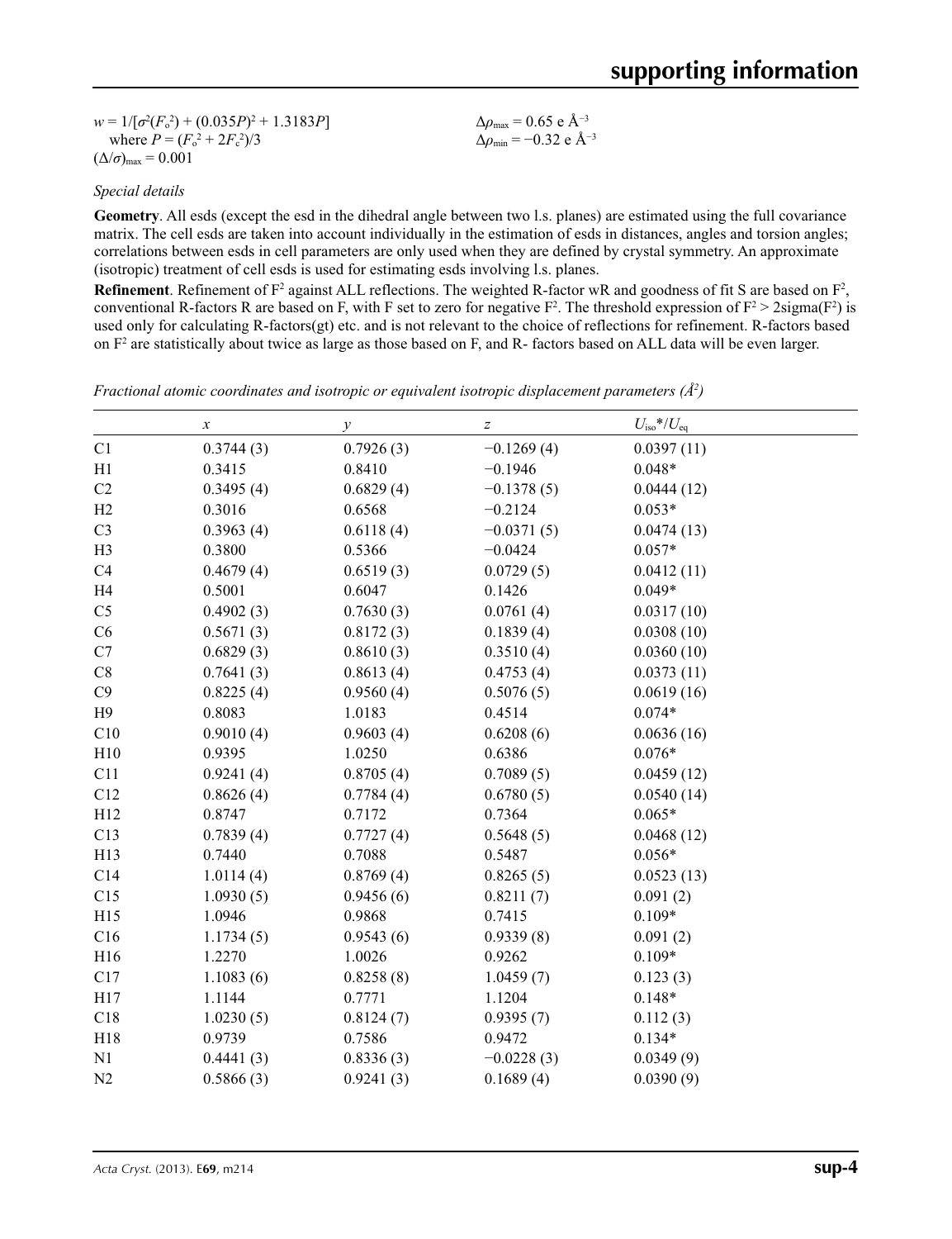# **supporting information**

| N <sub>3</sub> | 0.6254(3) | 0.7724(3) | 0.2965(3) | 0.0336(9)  |  |
|----------------|-----------|-----------|-----------|------------|--|
| N <sub>4</sub> | 0.6623(3) | 0.9535(3) | 0.2762(4) | 0.0406(10) |  |
| N <sub>5</sub> | 1.1795(4) | 0.8996(5) | 1.0499(5) | 0.0778(15) |  |
| O <sub>1</sub> | 0.3799(3) | 1.0467(3) | 0.1325(4) | 0.0501(10) |  |
| Zn1            | 0.5000    | 1.0000    | 0.0000    | 0.0435(3)  |  |
| H1W            | 0.376(5)  | 1.109(5)  | 0.141(6)  | $0.080*$   |  |
| H2W            | 0.328(5)  | 1.006(5)  | 0.139(6)  | $0.080*$   |  |
|                |           |           |           |            |  |

*Atomic displacement parameters (Å2 )*

|                | $U^{11}$  | $U^{22}$   | $U^{33}$  | $U^{12}$      | $U^{13}$      | $U^{23}$      |
|----------------|-----------|------------|-----------|---------------|---------------|---------------|
| C1             | 0.037(3)  | 0.039(2)   | 0.035(3)  | 0.004(2)      | $-0.014(2)$   | 0.003(2)      |
| C <sub>2</sub> | 0.051(3)  | 0.040(3)   | 0.035(3)  | $-0.009(2)$   | $-0.011(2)$   | $-0.006(2)$   |
| C <sub>3</sub> | 0.056(3)  | 0.035(2)   | 0.045(3)  | $-0.007(2)$   | $-0.007(3)$   | 0.002(2)      |
| C <sub>4</sub> | 0.048(3)  | 0.033(2)   | 0.036(3)  | 0.001(2)      | $-0.008(2)$   | 0.005(2)      |
| C <sub>5</sub> | 0.035(2)  | 0.032(2)   | 0.026(2)  | 0.0006(18)    | $-0.001(2)$   | $-0.0002(18)$ |
| C <sub>6</sub> | 0.030(2)  | 0.029(2)   | 0.031(2)  | 0.0004(17)    | $-0.001(2)$   | 0.0008(18)    |
| C7             | 0.036(3)  | 0.036(2)   | 0.032(3)  | 0.0013(19)    | $-0.003(2)$   | $-0.002(2)$   |
| C8             | 0.033(3)  | 0.044(3)   | 0.031(2)  | $-0.002(2)$   | $-0.005(2)$   | 0.000(2)      |
| C9             | 0.068(4)  | 0.041(3)   | 0.060(4)  | $-0.009(3)$   | $-0.031(3)$   | 0.010(3)      |
| C10            | 0.065(4)  | 0.053(3)   | 0.058(4)  | $-0.016(3)$   | $-0.027(3)$   | 0.000(3)      |
| C11            | 0.039(3)  | 0.061(3)   | 0.032(3)  | $-0.005(2)$   | $-0.009(2)$   | 0.005(2)      |
| C12            | 0.049(3)  | 0.064(3)   | 0.041(3)  | $-0.006(3)$   | $-0.011(3)$   | 0.019(3)      |
| C13            | 0.046(3)  | 0.048(3)   | 0.040(3)  | $-0.011(2)$   | $-0.008(2)$   | 0.009(2)      |
| C14            | 0.038(3)  | 0.074(4)   | 0.039(3)  | $-0.009(3)$   | $-0.007(3)$   | 0.005(3)      |
| C15            | 0.076(5)  | 0.097(5)   | 0.081(5)  | $-0.032(4)$   | $-0.033(4)$   | 0.014(4)      |
| C16            | 0.073(5)  | 0.102(5)   | 0.083(5)  | $-0.026(4)$   | $-0.026(4)$   | 0.006(4)      |
| C17            | 0.092(6)  | 0.197(9)   | 0.059(4)  | $-0.042(6)$   | $-0.039(4)$   | 0.053(5)      |
| C18            | 0.070(5)  | 0.191(8)   | 0.058(4)  | $-0.042(5)$   | $-0.030(4)$   | 0.049(5)      |
| N1             | 0.039(2)  | 0.0279(18) | 0.032(2)  | 0.0037(16)    | $-0.0103(17)$ | 0.0011(15)    |
| N2             | 0.041(2)  | 0.034(2)   | 0.034(2)  | $-0.0006(17)$ | $-0.0135(18)$ | $-0.0007(16)$ |
| N <sub>3</sub> | 0.033(2)  | 0.0334(19) | 0.029(2)  | 0.0020(15)    | $-0.0094(17)$ | 0.0007(16)    |
| N <sub>4</sub> | 0.041(2)  | 0.0330(19) | 0.038(2)  | 0.0003(17)    | $-0.0174(19)$ | 0.0022(17)    |
| N <sub>5</sub> | 0.047(3)  | 0.131(5)   | 0.047(3)  | $-0.003(3)$   | $-0.015(2)$   | $-0.003(3)$   |
| O <sub>1</sub> | 0.052(2)  | 0.0376(18) | 0.054(2)  | $-0.0033(17)$ | $-0.0082(18)$ | $-0.0060(18)$ |
| Zn1            | 0.0506(5) | 0.0289(4)  | 0.0399(5) | $-0.0042(4)$  | $-0.0204(4)$  | 0.0043(3)     |

*Geometric parameters (Å, º)*

| $Cl - N1$ | 1.338(5) | $C11-C14$   | 1.475(6) |  |
|-----------|----------|-------------|----------|--|
| $C1-C2$   | 1.361(6) | $C12 - C13$ | 1.375(6) |  |
| $Cl-H1$   | 0.9300   | $C12-H12$   | 0.9300   |  |
| $C2-C3$   | 1.366(6) | $C13$ —H13  | 0.9300   |  |
| $C2-H2$   | 0.9300   | $C14 - C18$ | 1.341(7) |  |
| $C3-C4$   | 1.385(6) | $C14 - C15$ | 1.368(8) |  |
| $C3-H3$   | 0.9300   | $C15 - C16$ | 1.389(8) |  |
| $C4 - C5$ | 1.370(6) | $C15 - H15$ | 0.9300   |  |
| $C4 - H4$ | 0.9300   | $C16 - N5$  | 1.306(8) |  |
|           |          |             |          |  |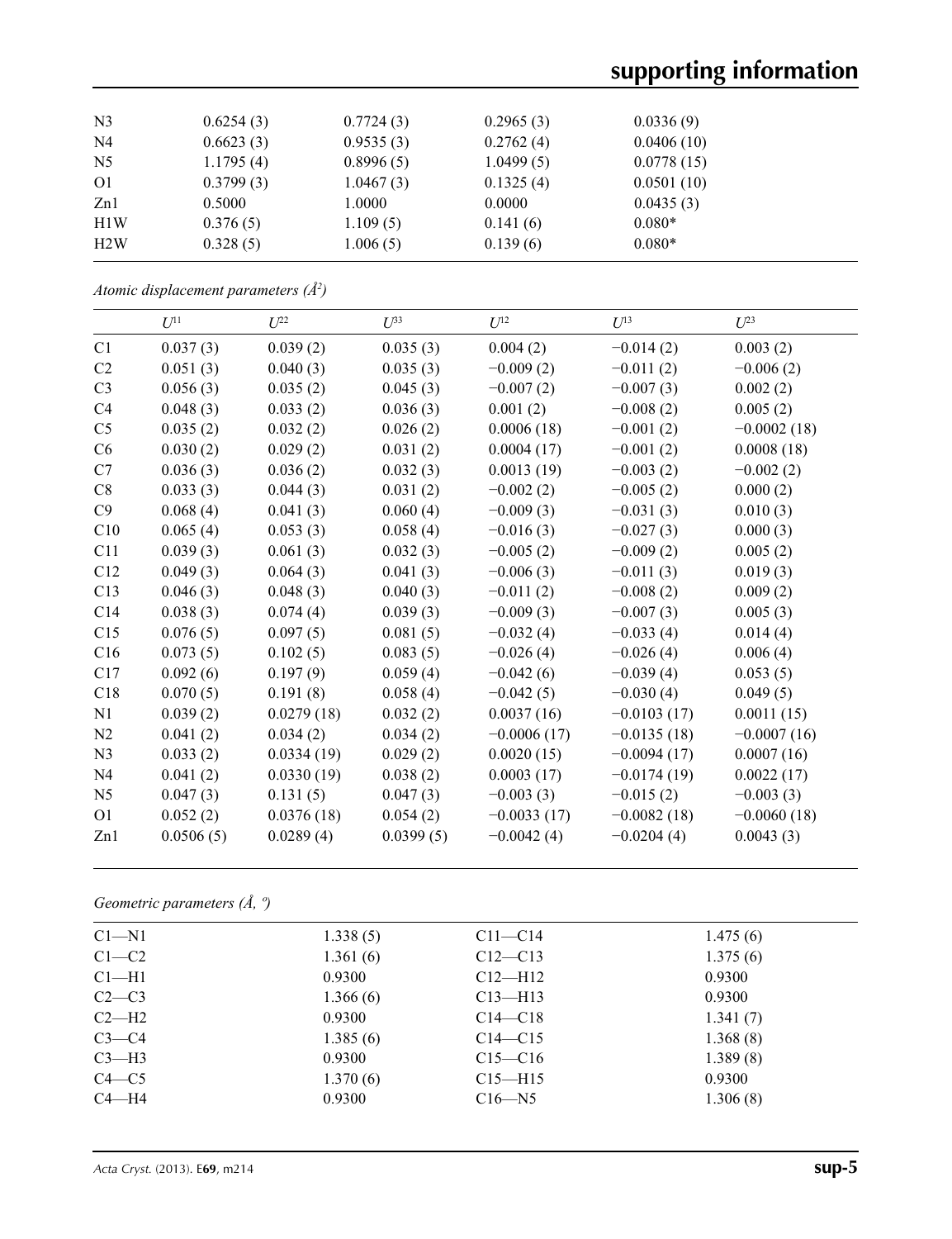| $C5 - N1$         | 1.348(5) | $C16 - H16$                  | 0.9300     |
|-------------------|----------|------------------------------|------------|
| $C5-C6$           | 1.477(5) | $C17 - N5$                   | 1.289(8)   |
| $C6 - N2$         | 1.327(5) | $C17 - C18$                  | 1.397(8)   |
| $C6 - N3$         | 1.338(5) | $C17 - H17$                  | 0.9300     |
| $C7 - N4$         | 1.335(5) | $C18 - H18$                  | 0.9300     |
| $C7 - N3$         | 1.361(5) | $N1 - Zn1$                   | 2.134(3)   |
| $C7-C8$           | 1.469(6) | $N2 - N4$                    |            |
| $C8 - C13$        |          |                              | 1.358(5)   |
|                   | 1.378(6) | $N2 - Zn1$                   | 2.048(3)   |
| $C8-C9$           | 1.381(6) | $O1 - Zn1$                   | 2.301(4)   |
| $C9 - C10$        | 1.374(7) | $O1 - H1W$                   | 0.75(6)    |
| $C9 - H9$         | 0.9300   | $O1 - H2W$                   | 0.85(6)    |
| $C10 - C11$       | 1.384(7) | $Zn1 - N2i$                  | 2.048(3)   |
| $C10 - H10$       | 0.9300   | $Zn1-M1$ <sup>i</sup>        | 2.134(3)   |
| $C11 - C12$       | 1.376(6) | $Zn1$ — $O1i$                | 2.301(4)   |
| $N1-C1-C2$        | 122.7(4) | $C15 - C14 - C11$            | 120.6(5)   |
| $N1-C1-H1$        | 118.6    | $C16-C15-C14$                | 120.5(6)   |
| $C2-C1-H1$        | 118.6    | $C16-C15-H15$                | 119.8      |
| $C3-C2-C1$        | 118.8(4) | $C14 - C15 - H15$            | 119.8      |
| $C3-C2-H2$        | 120.6    | $N5 - C16 - C15$             | 124.9(7)   |
| $C1-C2-H2$        | 120.6    | $N5 - C16 - H16$             | 117.6      |
| $C2-C3-C4$        | 119.9(4) | $C15-C16-H16$                | 117.6      |
| $C2-C3-H3$        | 120.1    | $N5 - C17 - C18$             | 125.8(7)   |
| $C4-C3-H3$        | 120.1    | $N5 - C17 - H17$             | 117.1      |
| $C5-C4-C3$        | 118.2(4) | C18-C17-H17                  | 117.1      |
| $C5-C4-H4$        | 120.9    | $C14-C18-C17$                | 120.3(7)   |
| $C3-C4-H4$        | 120.9    | $C14 - C18 - H18$            | 119.9      |
| $N1-C5-C4$        | 122.2(4) | $C17 - C18 - H18$            | 119.8      |
| $N1-C5-C6$        | 113.4(3) | $C1 - N1 - C5$               | 118.2(4)   |
| $C4-C5-C6$        |          |                              |            |
|                   | 124.4(4) | $Cl-M1-Zn1$                  | 127.1(3)   |
| $N2-C6-N3$        | 112.9(3) | $C5 - N1 - Zn1$              | 114.6(3)   |
| $N2-C6-C5$        | 118.1(3) | $C6 - N2 - N4$               | 107.3(3)   |
| $N3$ –C6–C5       | 128.9(4) | $C6 - N2 - Zn1$              | 115.6(3)   |
| $N4-C7-N3$        | 113.3(4) | $N4 - N2 - Zn1$              | 137.1(3)   |
| $N4-C7-C8$        | 119.9(4) | $C6 - N3 - C7$               | 101.7(3)   |
| $N3 - C7 - C8$    | 126.7(4) | $C7 - N4 - N2$               | 104.8(3)   |
| $C13-C8-C9$       | 117.6(4) | $C17 - N5 - C16$             | 113.3(6)   |
| $C13-C8-C7$       | 123.5(4) | $Zn1 - O1 - H1W$             | 112(5)     |
| $C9 - C8 - C7$    | 119.0(4) | $Zn1 - O1 - H2W$             | 123(4)     |
| $C10-C9-C8$       | 121.5(5) | $H1W - O1 - H2W$             | 119(6)     |
| $C10-C9-H9$       | 119.3    | $N2^i$ -Znl- $N2$            | 180.0      |
| $C8-C9-H9$        | 119.3    | $N2^i$ -Zn1- $N1$            | 101.80(13) |
| $C9 - C10 - C11$  | 121.6(5) | $N2 - Zn1 - N1$              | 78.20 (13) |
| $C9 - C10 - H10$  | 119.2    | $N2^i$ -Zn1- $N1^i$          | 78.20 (13) |
| $C11 - C10 - H10$ | 119.2    | $N2 - Zn1 - N1$ <sup>i</sup> | 101.80(13) |
| $C12 - C11 - C10$ | 116.1(4) | $N1 - Zn1 - N1$ <sup>i</sup> | 180.000(1) |
| $C12 - C11 - C14$ | 124.0(4) | $N2^i$ -Znl--Ol <sup>i</sup> | 89.48 (14) |
| $C10-C11-C14$     | 119.9(5) | $N2 - Zn1 - O1$ <sup>i</sup> | 90.52(14)  |